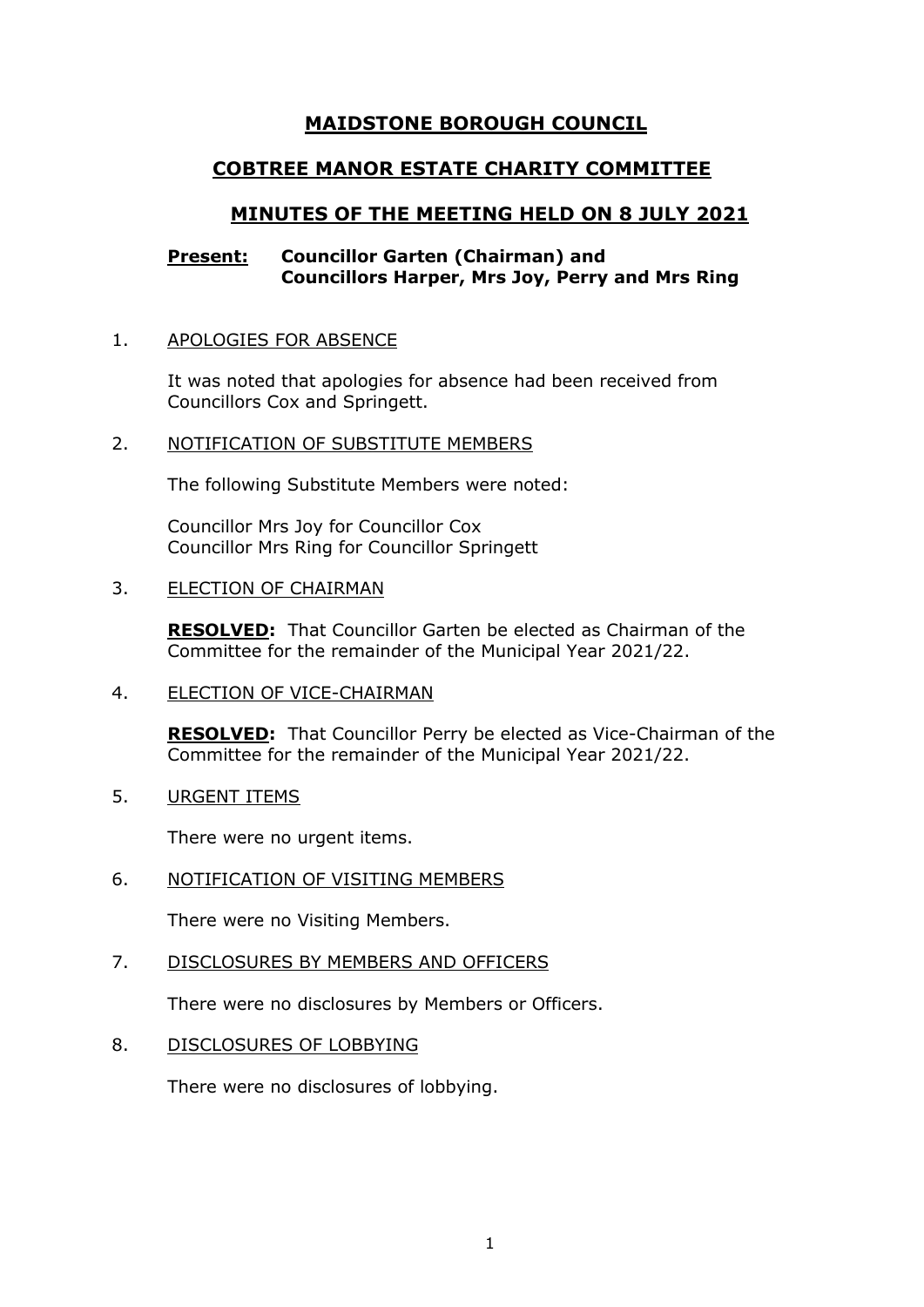# 9. EXEMPT ITEMS

**RESOLVED:** That the Minutes (Part II) of the meeting held on 31 March 2021 be considered in public but the information contained therein should remain private.

### 10. MINUTES (PARTS I AND II) OF THE MEETING HELD ON 31 MARCH 2021

**RESOLVED:** That the Minutes (Parts I and II) of the meeting held on 31 March 2021 be approved as a correct record and signed.

# 11. PRESENTATION OF PETITIONS

There were no petitions.

# 12. QUESTION AND ANSWER SESSION FOR MEMBERS OF THE PUBLIC

There were no questions from members of the public.

# 13. QUESTIONS FROM MEMBERS TO THE CHAIRMAN

There were no questions from Members to the Chairman.

### 14. COBTREE MANOR ESTATE FINANCIAL POSITION

The Senior Finance Manager (Client) introduced his report summarising the current financial position of the Cobtree Manor Estate. The report covered the Golf Course, Kent Life, the Manor Park and the residential properties.

The Senior Finance Manager (Client) advised the Committee that:

- Despite the closure of the Manor Park, Kent Life and the Golf Course at various times during the year due to COVID-19 and the contract issues which had been experienced, the provisional outturn for 2020/21 showed an overall surplus of £79,570 against a projected deficit of £10,740. There were three main reasons for this:
	- a) Car park income was higher than had been forecast;
	- b) There were staff vacancies during the year; and
	- c) There was a partial deferral of the loan repayments for the car park works.
- The figures assumed that all outstanding contract payments would be made. Planning Solutions, the operator of Kent Life, had now settled all outstanding sums. However, an outstanding payment was awaited from Mytime, the operator of the Golf Course.
- Due to the uncertainty over contract payments, there were concerns about the cashflow position. It was agreed with the Director of Finance and Business Improvement that loan repayments for the car park works could be deferred to mitigate any possible problems. Half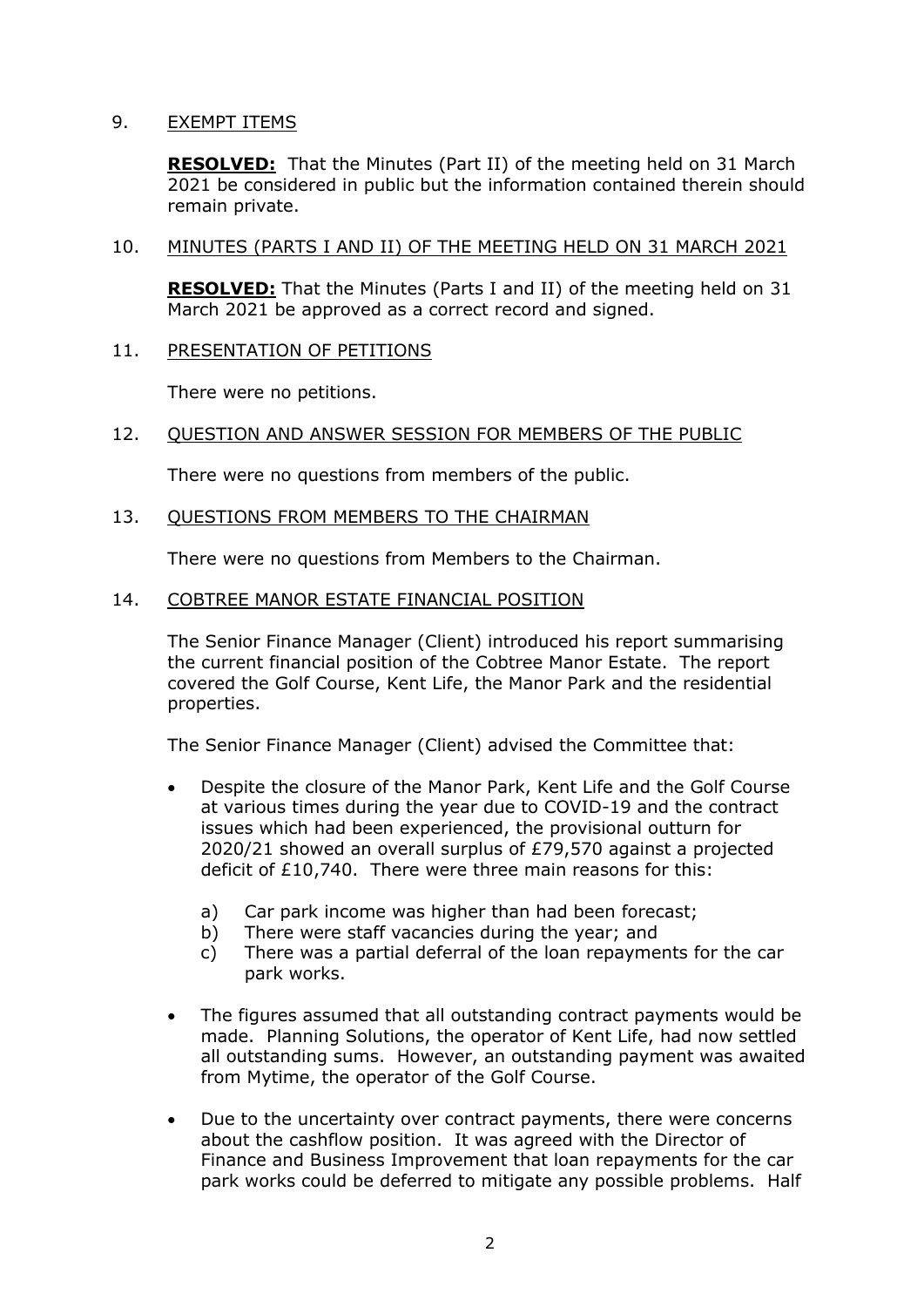of the sum due for 2020/21 was paid. However, if the outstanding contract payments were received, it would be possible to repay the remaining balance together with the sum due for 2021/22.

- Subject to the contract issues being resolved, an updated cashflow projection would be reported to the September meeting of the Committee.
- The budget for 2021/22 was agreed at the meeting of the Committee held on 26 January 2021 and reflected the new management arrangements for the Manor Park and the establishment of a COVID-19 Recovery Fund to cover any COVID-related costs that might be incurred which had not otherwise been budgeted for.
- A surplus of £49,660 was projected at the end of the financial year.
- The value of the Charity's investment in Charifund was continuing to recover and currently stood at £866,198 compared to the value of £820,915 in March 2021. However, this was still lower than the value of £930,938 in January 2020. Further updates would be provided at future meetings of the Committee.

In response to questions the Officers advised the Committee that:

- A cautious approach had been taken when setting the budget for car park income in 2021/22 to avoid becoming too over reliant on it as it could, for example, be affected by a poor summer season. Any income in excess of the budget would be a bonus.
- In terms of the provisional outturn 2020/21 in relation to Repairs and Maintenance at the Manor Park, there had been additional expenditure as it had been necessary to install bollards in the car park due to the high number of visitor vehicles.
- For some years no tree works were carried out so last year a larger budget than usual was required. The budget for this year would be sufficient because of ongoing planned maintenance of trees and shrubs as part of the new management arrangements for the Manor Park.
- When the budgets for 2021/22 were set in January 2021, recharges from the Borough Council were updated following a review of the services provided. A schedule was presented detailing the services provided by, inter alia, Finance, Human Resources, Legal Services, Parks and Leisure and the Head of Regeneration and Economic Development, together with the charges allocated across the service areas.
- The reason why the budget for the Manor Park had increased for 2021/22 over what was actually spent in 2020/21 was because of the additional car park income last year which was not budgeted for. This would have reduced the overall net cost of running the Park, but the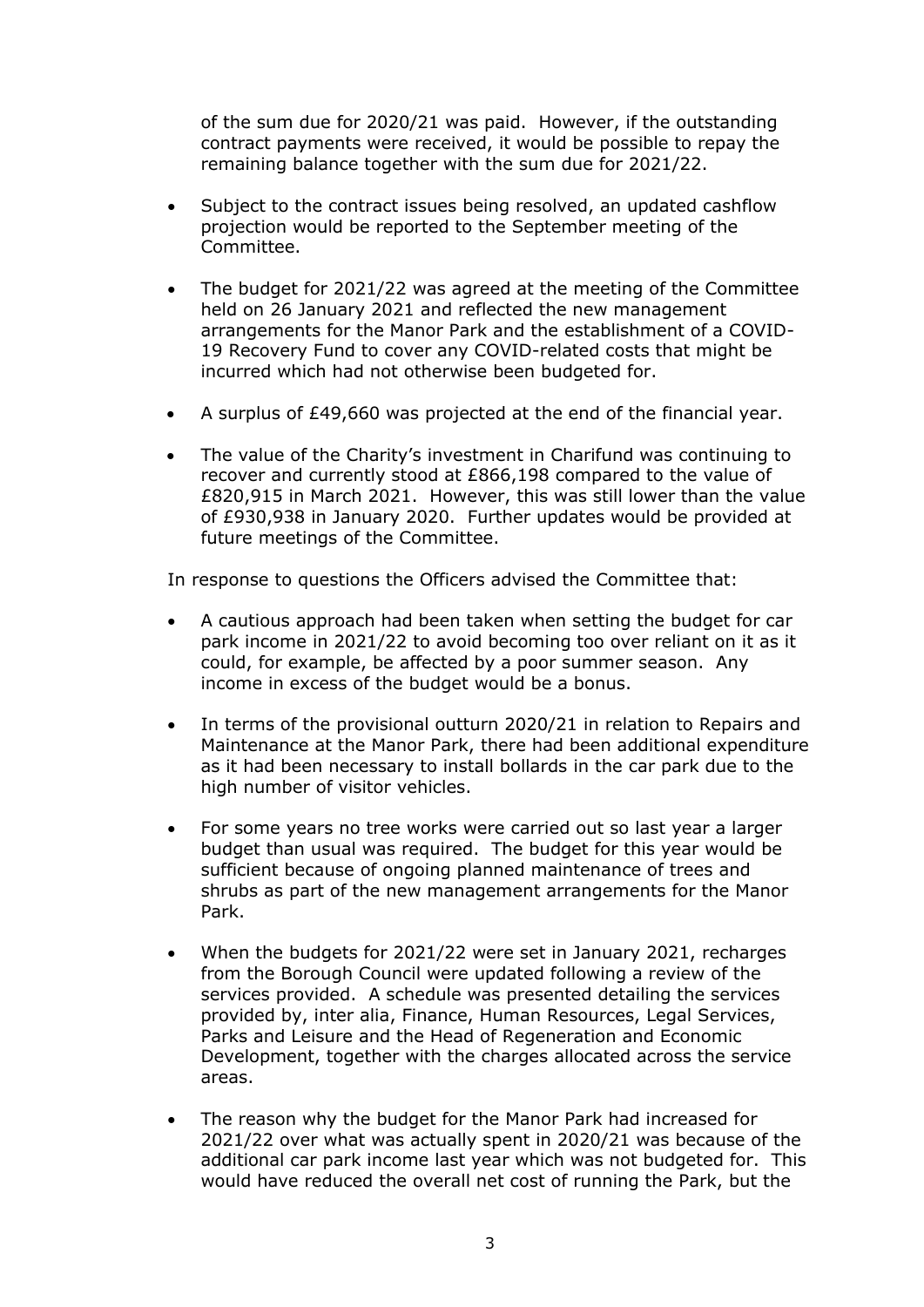assumption had not been made that this would happen again this year for various factors, including the risk of a poor summer season.

In response to a question about whether more interpretive signage was required to assist visitors in identifying tree species etc. at the Manor Park, it was suggested that consideration of this matter be deferred until after the proposed briefing and tour of the Estate as other approaches such as guided tours might be more appropriate in delivering a positive visitor experience.

**RESOLVED:** That the current financial position of the Cobtree Manor Estate be noted.

### 15. COBTREE ESTATE UPDATE

The Leisure Manager presented his report providing an update on activities at the Cobtree Manor Estate since the last meeting of the Committee in March 2021. It was noted that:

#### Cobtree Manor Park

The Manor Park continued to be very busy. Car park income for 2020/21 was over £137,000, which was a positive variance of £63,000. Car park income for 2021/22 was currently £13,000 ahead of budgeted targets.

The new staffing structure for the Manor Park was implemented on 1 April 2021 bringing savings to the Cobtree Manor Estate and efficiencies for the Parks team.

#### Cobtree Golf Course

The Golf Course had re-opened on 29 March 2021. Golf trade during April, May and June had been strong with limited food and beverage sales also achieved. A further increase in trade was projected during the second half of 2021 with the lifting of COVID-19 restrictions.

### Kent Life

Kent Life had re-opened on 12 April 2021 with activities adapted/altered to make them COVID-compliant. In May 2021 the indoor play areas and refreshment outlets re-opened for takeaway sales. Visits by school groups had resumed on site, but children's birthday parties were still suspended until the COVID-19 restrictions were lifted fully. Events and activities were being planned for the second half of 2021 and could be adapted in response to any changes in restrictions that might occur.

#### Cobtree Café

The Cobtree Café had continued to operate on a take-away basis and was very busy due to the increased number of visitors to the Manor Park.